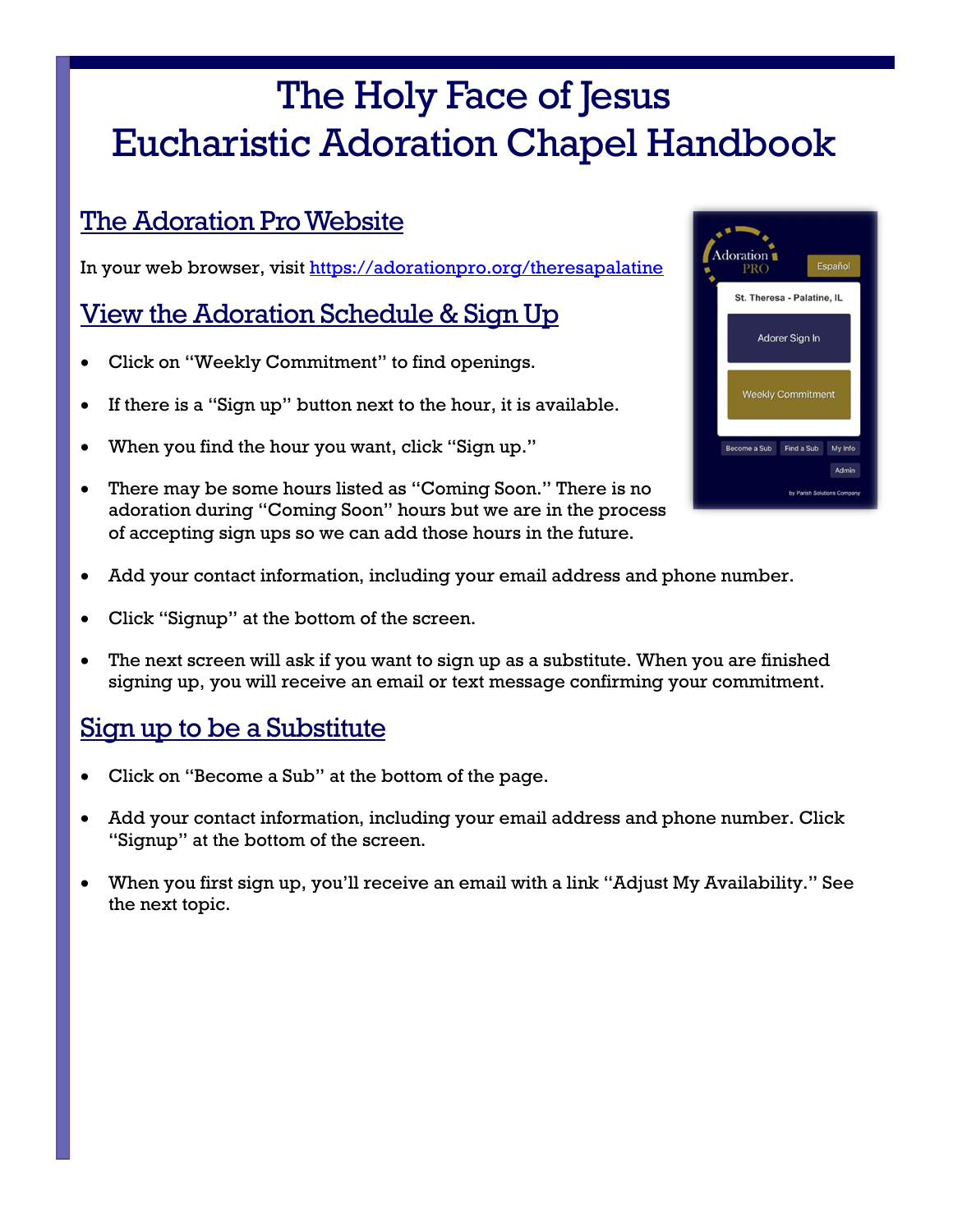# Adjust Your Availability as a Substitute

- When you first sign up, you'll receive an email with a link "Adjust My Availability." This will bring you to a page where you can choose which days and hours you are available as a substitute. You will only receive substitute requests for the days and hours you choose. If you do not adjust your availability, you will receive every substitute request.
- Any time you want to change your availability, visit the Adoration Pro homepage and click on "My Info." Enter your last name and phone or email and click "Search." This will bring up one or more profiles. Choose your substitute profile and click "Edit this Profile." You will receive an automatic email with a link to "Adjust my Availability."

### Request a Substitute

- You are responsible for trying to find your own substitutes.
- Click on "Find a Sub". The password is **subpass**.

Auto Sub Request - add your information and the hour/date you need a sub. This will automatically send an email to everyone on the sub list. Once someone accepts your request, you will receive an email telling you who took the hour. **\*\*preferred method\*\***

Manually Find a Sub from a List – you will see a list of substitutes and you contact people until you find a substitute. If you get your own sub, please email us to let us know.

Sub Request Log – you can look at the current list of open and filled sub requests.

## Make Sure You Have a Substitute

- Click on "Find a Sub," then "Sub Request Log" to see all open and filled sub requests.
- You will still receive an automatic reminder for your hour even when you have a sub. This causes a lot of confusion but we aren't able to stop the reminders.

## Accepting a Substitute Request

- You will receive an email or text when someone requests a substitute. If you are available to fulfill it, click the link in the email "View Sub Request".
- If someone else has already filled it, you'll get a message telling you it's filled.
- If you are not available to accept it, feel free to ignore it. You are not obligated to accept it and you don't have to explain why you can't accept it.

| Select All           |                       |
|----------------------|-----------------------|
| Monday               | Tuesday               |
| 12:00am              | 12:00                 |
| 1:00am               | 1:00a                 |
| 2:00am               | 2:00a                 |
| $\frac{1}{2}$ 3:00am | $\sqrt{3:00a}$        |
| $\Box$ 4:00am        | 4:00a                 |
| 5:00am               | $\Box$ 5:00a          |
| $\Box$ 6:00am        | $\mathcal{L}_{6:00a}$ |
| 7:00am               | 7:00a                 |
| <b>2</b> 8:00am      | 28:00a                |
| <b>2</b> 9:00am      | 9:00a                 |
| 10:00am              | 10:00                 |
| 11-00am              | 211.00                |

Password = **subpass**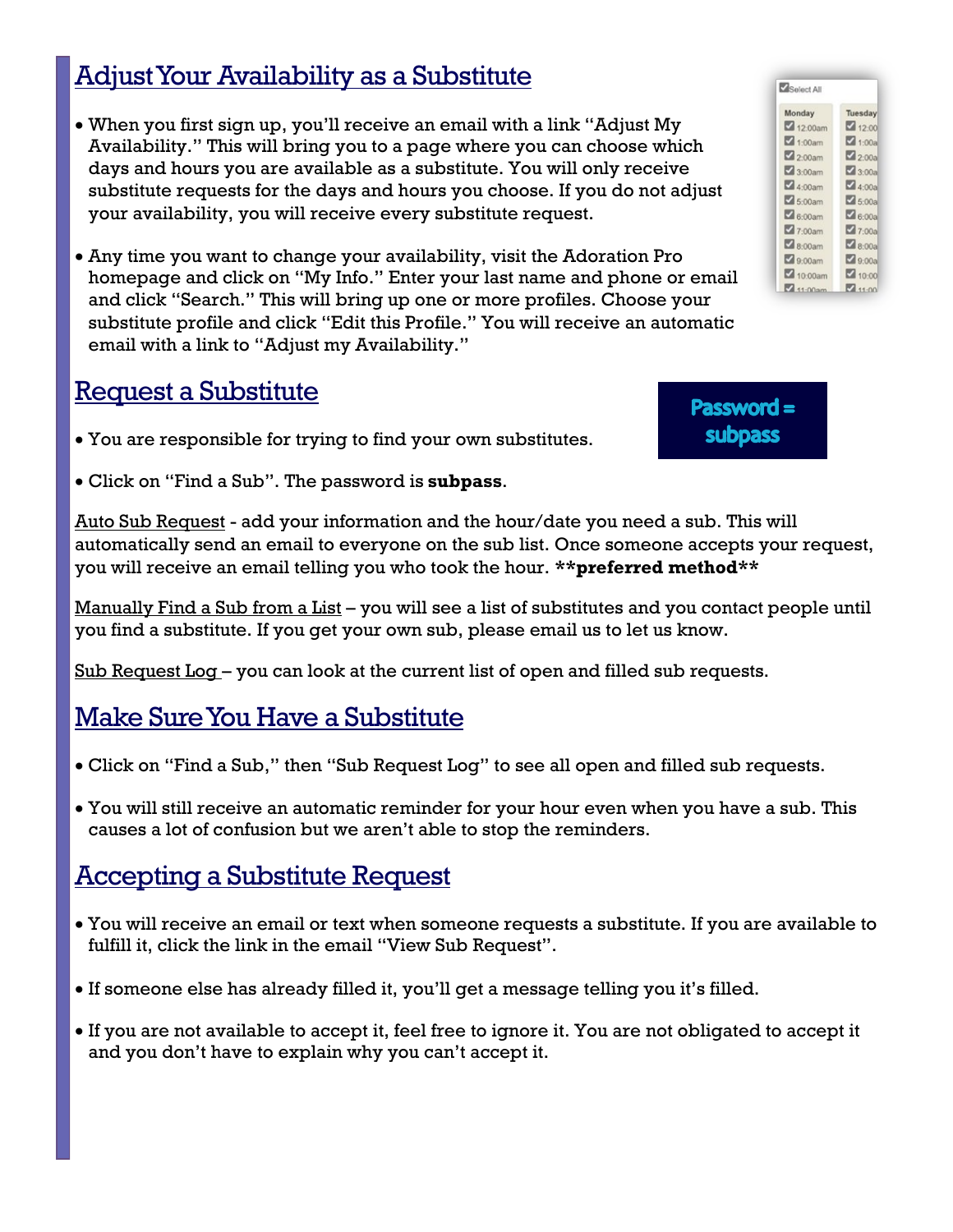# Change Your Information

- Click on "My Info" at the bottom of the page. Enter your last name and your phone number or email.
- If you signed up for more than one hour, you will see a list showing your profiles for each hour.
- Click "Edit this Profile" and an email will be automatically sent to you with a link where you can edit your contact information. If you have multiple profiles, you have to repeat this process to update each one.

#### Stop Reminder Emails or Text Messages

• Adoration Pro sends reminders automatically. You can turn them off. See the above section "Change Your Information" on how to access "My Info". Once you are on your info page, you can change your "Reminder Message Status."

## Add an Adoration Pro Icon to Your Phone

- Adoration Pro does not have an app, but you can add the website to your smart phone home screen so it works like an app. Go to the Adoration Pro website on your phone:
- Apple: Select the "share"  $\Box$  icon on the bottom of the screen. In the next menu, scroll down, select "Add to Home Screen" and type a name for the shortcut, such as "Adoration Pro."

| Add Bookmark        | m |
|---------------------|---|
| Add to Favourites   |   |
| Find on Page        |   |
| Arid to Home Screen |   |
| Markup              |   |

Android: Depending on your web browser (e.g., Chrome, Firefox) select the three dots : or three lines **≡** by the web address, then select "Add to Home Screen" or "Add Page Shortcut" or "+Add page to". You may need to select "Home Screen" or "Home Page" as the destination.

# Now That You're an Adorer . . .

## We are Counting on You

Thank you for making a commitment to adoration. Although this is a volunteer activity, the parish is counting on you to be there or request a substitute. If you don't show up and haven't requested a substitute, other people have to scramble to try to change their schedules or to try to find someone to come sit in the chapel in your place.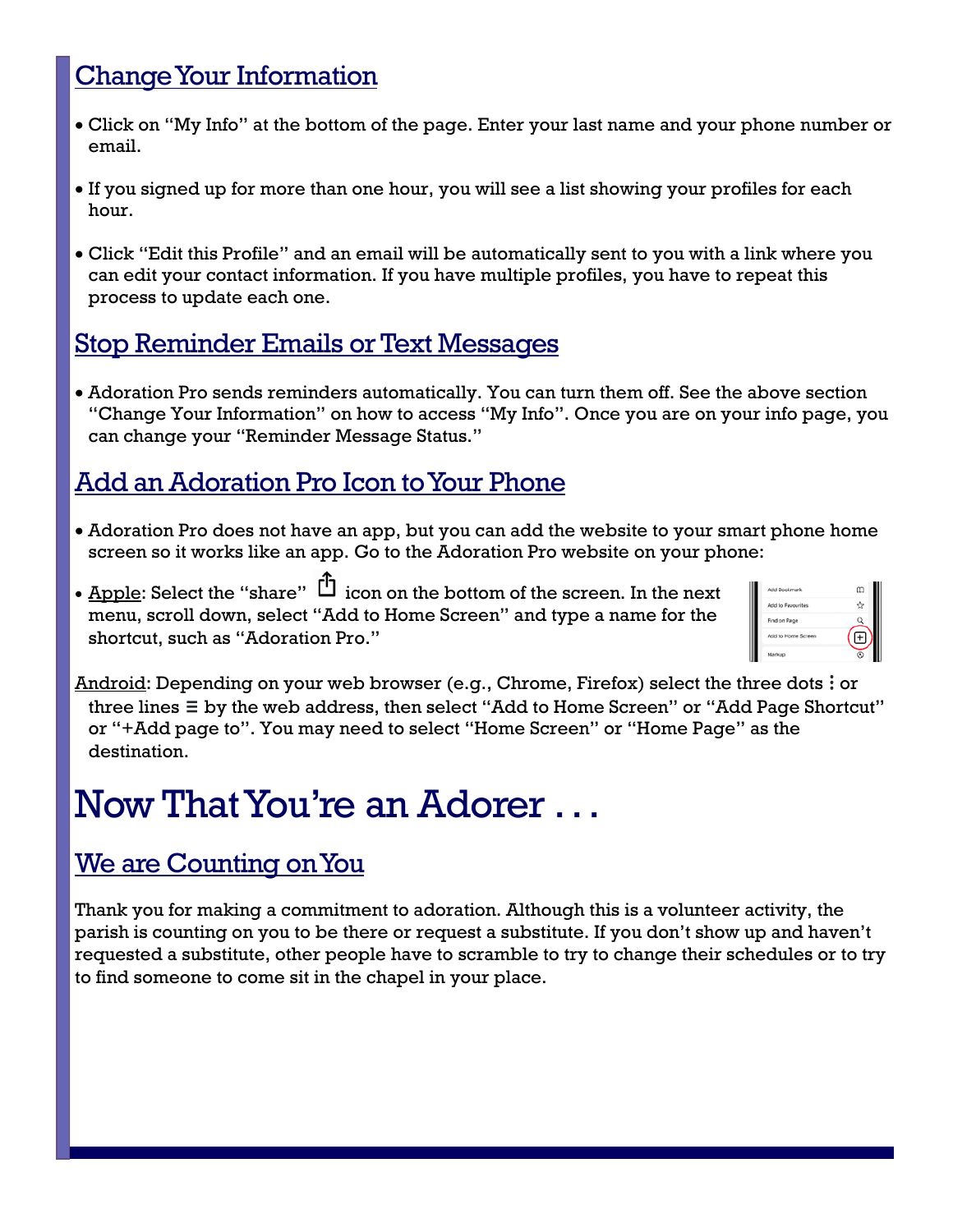### Getting into the Chapel

- The main door should be open during the day. If it is locked, you must enter a code. Be sure to add # after the code or the door will not open. Do not bang on the door. If you can't get in the main doors, try the Marian Courtyard.
- Go to the parish website to get the code:<https://sttheresachurch.org/chapel-sign-in/>

### Sign in for Adoration

Online: On your smartphone, go to the Adoration Pro website and click "Adorer Sign In." Click on your name (or the regular adorer's name if you're a substitute).

Paper: Just outside the back door of the chapel (across from the priest sacristy) is a paper where you can check off your name.

- Do not check your name off ahead of time and don't check other people's names off unless you see them sitting there. This causes confusion and increases the risk of having no one show up for the hour.
- Note: If you are a substitute, check off the person's name you're covering.

### Red "Scheduled Adorer" Signs

- When you enter the chapel, locate the red scheduled adorer signs and ask the person with the sign if they are leaving. If so, take it and hang it over the pew to show others you are one of the scheduled or substitute adorers for the hour. Pass it on to the next scheduled adorer or allow them to take it from your pew.
- It is important you meet the scheduled adorers before and after your hour. Although we need to maintain a quiet atmosphere, it is reasonable to say a few words to each other so you will recognize each other and you will know when your replacement has arrived.
- If you don't pass the sign on to anyone, leave it hanging on the pew when you go. At night and on weekends, the signs should be folded and placed on the sign in sheet in the hall.

### Cancelling with Short Notice

- Try to be there if at all possible. We cannot find a sub at the last minute. You might be the only one scheduled for your hour.
- To cancel on short notice, you will need to request a sub in Adoration Pro. People often respond within 1-2 hours.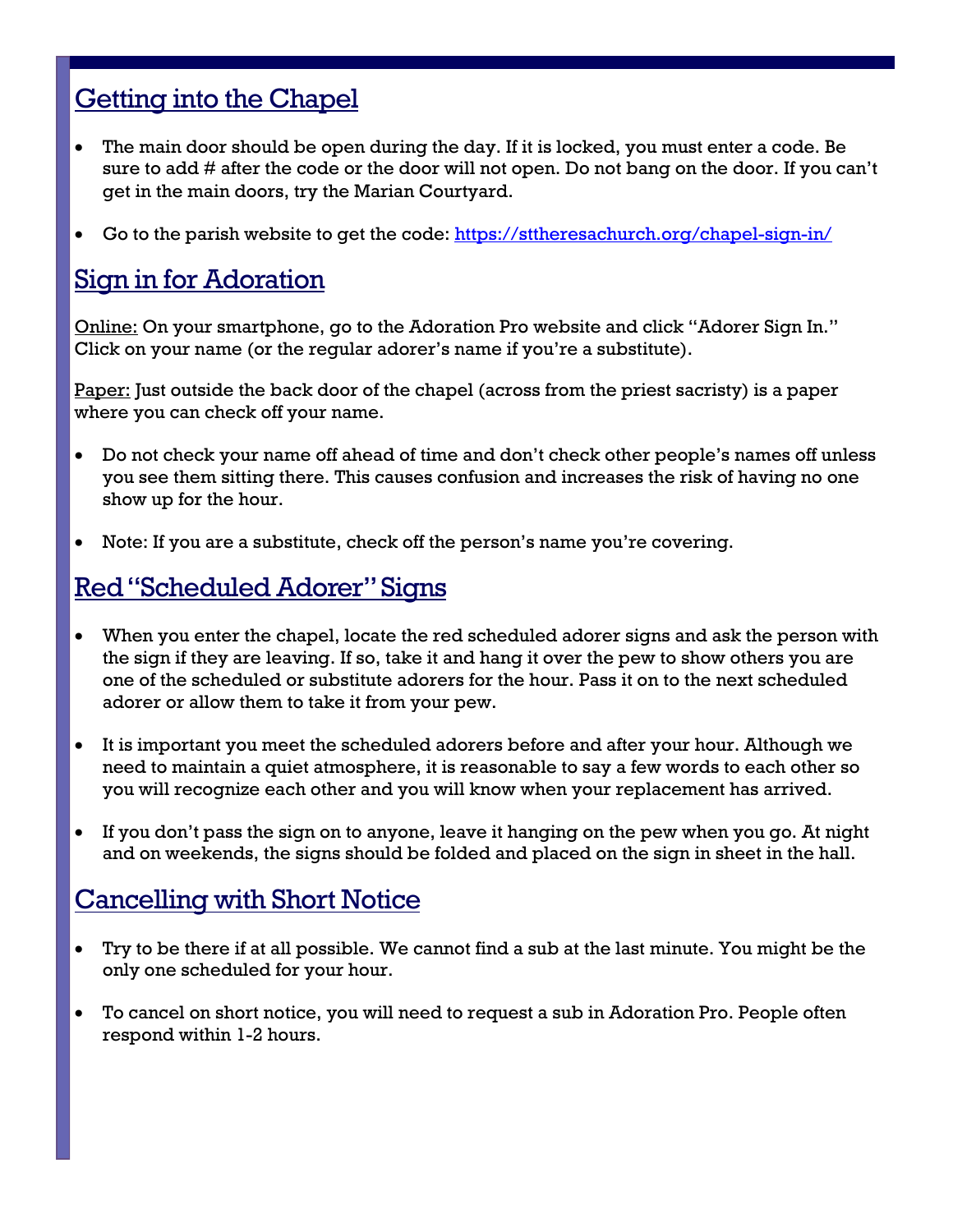# No One has Shown Up to Replace Me

- If you are available to stay, please do so! Do not leave Jesus alone in the monstrance.
- During the day (7 am—7 pm): If you need to leave, text or call Judy Moore at (847) 331-7654. If there is no answer, then text or call Jennifer Kim (224) 801-4077. If no answer, call the parish receptionist at (847) 358-7760 and ask them to find a priest or deacon.
- During First Friday overnight adoration (7 pm—7 am): If you need to leave, text or call Greg Crider at (773) 858-0243 or Tom Mullen at (847) 980-5797.

### The Priest or Deacon hasn't Come to Repose the Blessed Sacrament

- Do not leave Jesus alone in the monstrance. Call the parish receptionist at (847) 358-7760 and tell them no one has come to close adoration.
- If they do not answer, have someone walk over to the rectory and knock on the door.
- If neither of those methods work, call or text Andrew & Jennifer Kim at (224) 801-4077.

### Changing or Cancelling My Hours

- Adoration Pro does not allow you to change or cancel your hours. Please speak to a member of the Adoration Team or email adorationteam@sttheresachurch.org with your changes or cancellations.
- We will not give you a hard time or try to talk you into keeping your hour. Please just contact us rather than not showing up anymore.

### What are the Chapel Guidelines?

- It is important to maintain a quiet atmosphere to allow people to pray. Except for organized / approved activities, please refrain from saying your prayers out loud while others are in the room.
- Sometimes there will be distractions caused by chapel cleaning, church activities, or maintenance people working in the church. These are necessary activities that can only be done during the day. Please be patient and kind. Rudeness toward staff or workers will not be tolerated.
- Children are welcome in the chapel. Parents are responsible for maintaining a respectful environment. Be kind and patient with families, understanding that children are the treasure and future of our parish.
- Selected devotional books or Bibles provided by the parish will be marked and placed in every pew. We hope you will use them for your spiritual benefit and we ask that you return them to the pew rack for the next person to read.